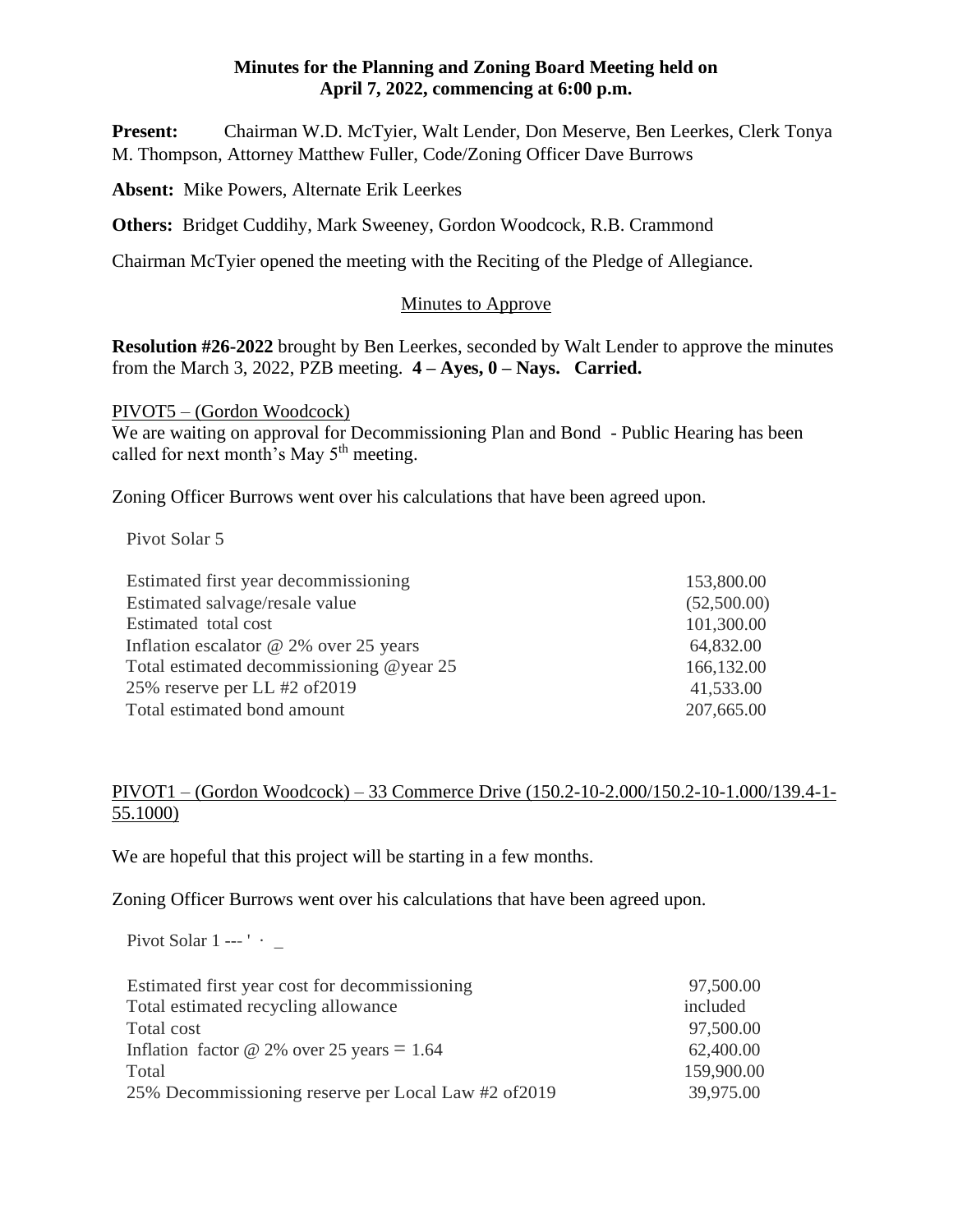| Total decommissioning bond         | 199,875.00                        |
|------------------------------------|-----------------------------------|
| Average cost per watt (total /5Mw) | $(3.9 \text{ cents}/\text{watt})$ |

Chairman McTyier noted that these plans have gone out for review by our consultant and asked Mr. Woodcock if this is agreeable.

Mr. Woodcock agreed that at this point, this is right in line with what we have seen with other municipalities and our hopes at this point is resolving this security and moving ahead.

**Resolution #26-2022** brought by Ben Leerkes, seconded by Walt Lender to accept the findings presented by Zoning Officer Burrows and agreed upon by Gordon Woodcock for the Decommissioning Plan and Bond for PIVOT 1 Solar located at 33 Commerce Drive 150.2-10- 2.000/150.2-10-1.000/139.4-1-55.1000 (on file in the Town Clerk's Office) Total Decommissioning Bond is \$199,875.00. (See breakdown above) **4 – Ayes, 0 – Nays. Carried.**

**Resolution #27-2022** brought by Ben Leerkes, seconded by Don Meserve to approve the Special Use Permit for PIVOT 1 Solar located at 33 Commerce Drive 150.2-10-2.000/150.2-10- 1.000/139.4-1-55.1000. **4 – Ayes, 0 – Nays. Carried.**

Ticon Solar, LLC (139.4-1-10.100 and 139.4-1-36.100) Charboneau Road (Catlin Property) Bridget Cuddihy and Mark Sweeney

Ms. Cuddihy explained that there are no changes as of yet to their project; a public hearing has been scheduled for next month's May  $5<sup>th</sup>$  meeting. She realizes that there may be some open items that we would like to keep pushing on in the interim. We did receive approval from the APA and will be following up in the upcoming weeks. We have an estimate for our Decommission Plan and will have that back at this time next week and she will be sure to have that to Mr. Burrows. The only other item she would like to mention is the comment letter from the DEC that came back in response to the Notice of Intent. If it is ok, she would like to have our Environmental Manager reach out to our contacts at the DEC, she believes there just might be some lines crossed. The items that they have listed in their letter, we have completed those studies and worked with them on already and they did issue a letter stating that we don't need a permit from the DEC for this project, so we just want to make sure we are aligned on that front. One aspect was of the Northern long-eared bat, there was a section regarding the wetlands site, the stream and archeological study as well as a bird survey. Over the course of the last 2 ½ years we have been working with DEC, so some of this is from a while back and we are thinking that maybe that is why in the latest letter it wasn't caught, but we have gone through those studies with them to date.

Mr. Leerkess asked if we had a copy of the APA approval; he would like to see the conditions.

Ms. Cuddihy noted that it is not in the packet that was provided, but she will get that to the board members with the conditions highlighted. There is one hedge row that needs to be maintained in order to guarantee screening, they do not want this removed.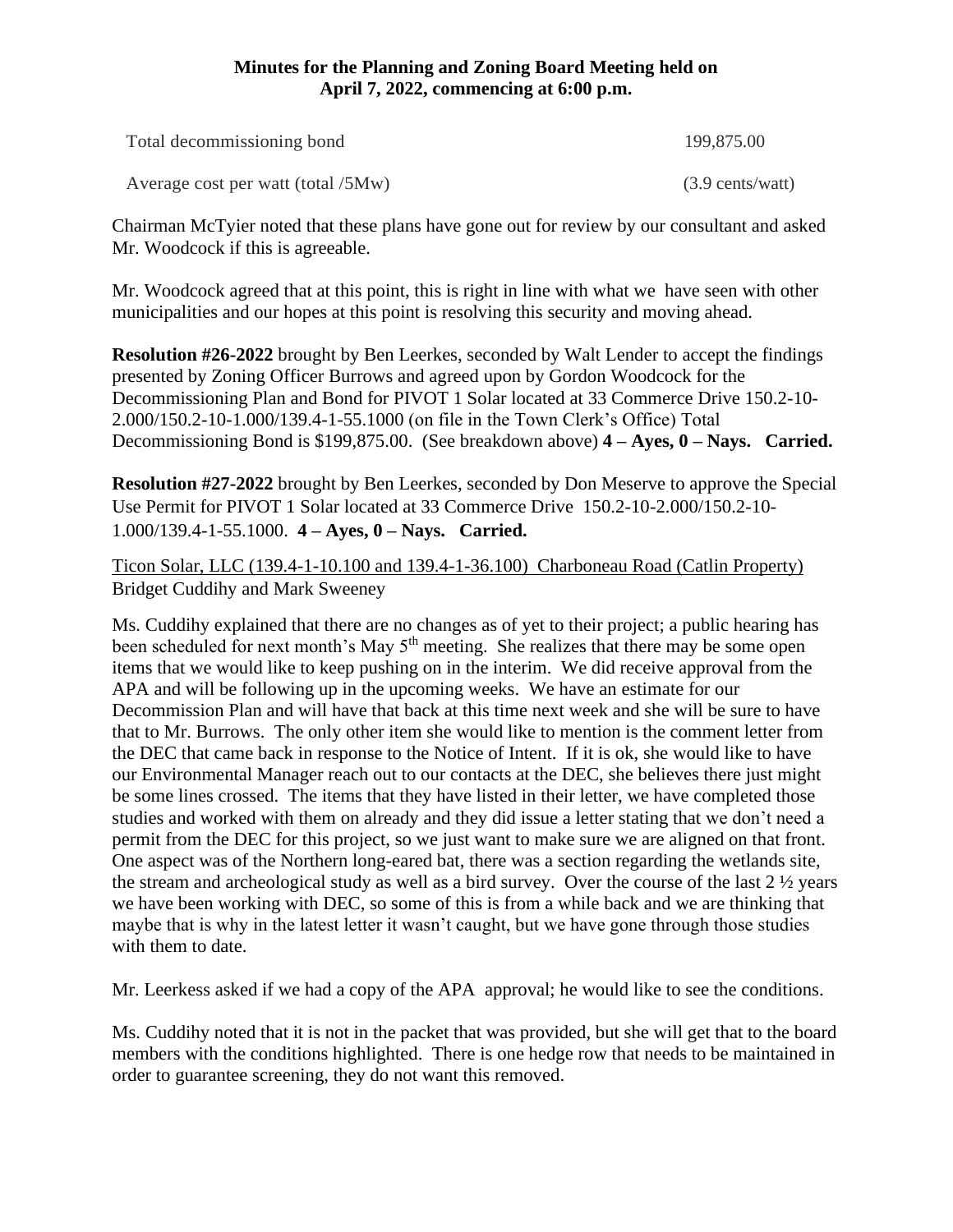Mr. Meserve asked if this tree line is existing at this point?

Ms. Cuddihy agreed, it is shown in the simulations that we did as part of our visual analysis and that is providing pretty good screening looking toward the system and they just want to make sure that it stays intact and that it wasn't removed by any owner or future owner of the property.

Mr. Sweeney also explained that it is back a distance, it is not right up against the fence and we would maintain that hedge row.

Mr. Meserve noted that you would be maintaining his hedge row, not yours.

Mr. Sweeney stated that this is in addition to the landscaping that they have proposed.

Mr. Meserve understands, are you planting along side of this or will you use this existing hedge row? Are you going to replant?

Mr. Sweeney explained that as the topography goes, this hedgerow provides the best job of screening.

Mr. Meserve's concern is that these people sell this property and the new people do not like this hedgerow, and they want to go and remove the hedgerow.

Mr. Sweeney noted that we had to get legal rights in order to preserve this hedgerow, we cannot just say that we will.

Mr. Meserve explained the point that he is trying to make is yes, rely on that hedgerow, but also think about maybe establishing your own line that wouldn't need to be maintained to their specs.

Mr. Sweeney understands, whatever this board requires for visual screening we will do on top of the preservation of that hedgerow. We will do both.

Mr. Leerkes has misgivings on screening anyway, solar panels means that you are up-to-date and you are doing something about the environment. He has no problem seeing them. In Vermont we see very little screening of them.

Mr. Meserve noted that at this point in time they are requiring screening – you are following the process.

Ms. Cuddihy explained that by your 5, our proposal includes evergreen deciduous trees and shrubs, so we will stagger the plantings coming off the fence line to try give a good ground, low growth coverage as well as getting the tops of the panels, so by year 5 the racking under the modules has good coverage to it especially from Charboneau Road and by 10 years and on it has a nice natural landscaping up to it so that at that point you will only be seeing the modules when you actually at the 12 foot height.

Mr. Meserve asked what the names of the actual trees that you have selected in the plantings.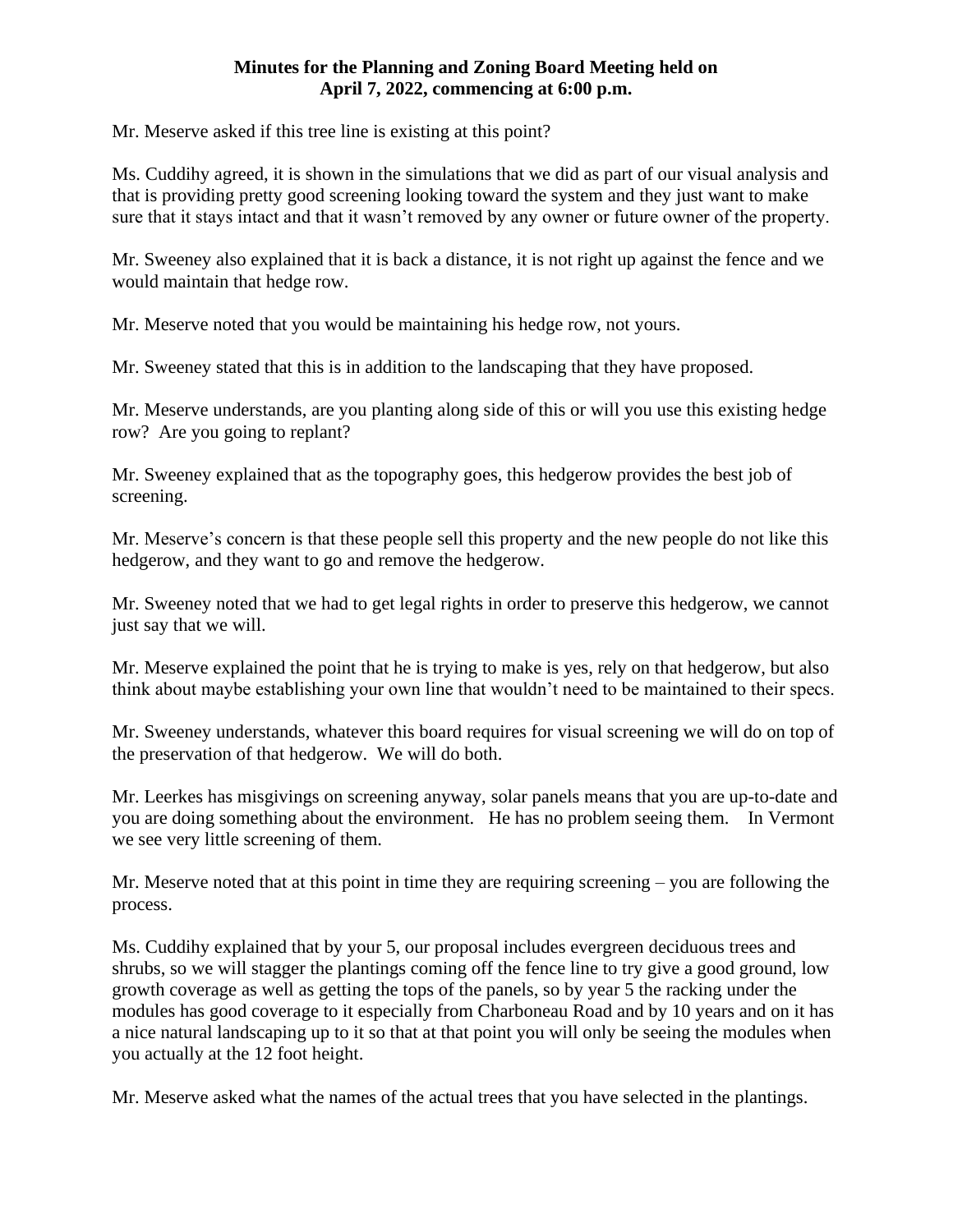Ms. Cuddihy noted that the APA has provided some guidance as to what should be planted and in the design on the last two pages and each species is listed in there. There is around 20 or so different species.

Chairman McTyier asked who we have heard from on the referrals.

Mrs. Thompson noted that we have heard from DEC and from  $Ag &$  Markets – they have heard from APA, that is not our referral. Mr. Burrows was asked noted that he received a no comment from the county.

Chairman McTyier asked if there was anything else from the board.

Mr. Leerkes asked what was the time frame for construction.

Ms. Cuddihy noted that we are looking to construct this year, 2022. We will be filing with the APA within the next few weeks going through the public hearing here…

Mr. Leerkes asked about tree removal, that there is a specific time frame of when you cannot remove trees.

Ms. Cuddihy agreed and stated that this is in the permit, so we are not able to clear the trees between April and early October, because the trees that we will be removing are not identified by them as potential roost trees, we are able to ask the APA to grant access to clearing after April.

Mr. Sweeney added that the requirement to clear between April and November is basically the DEC guideline that they will enforce, but they also will grant waivers accordingly. They want to see to make sure that it is not taking out a tree of concern. Most of upstate NY is habitat to the long-eared bat, so when they did that, they realized that there has to be some sort of relief for that because everything will be shut down for the entire construction season. So, they will distinguish the roost trees that have suitable conditions such as bark peeling and things for them and so we must show that this is not on site so we can move forward and clear the regular trees. There are no specific species, but they are trees that are dying, bark peeling, holes, rotting where the bat can get in there and roost.

Discussion on Bat habitat ensued.

Ms. Cuddihy noted that we will be reviewing the letter with DEC and ask for them to reissue a letter to the board then asked if the board able to consider deeming our application complete.

Chairman McTyier stated that we have just received this letter and we do not have the Decommissioning plan – we need to wait on approval of the application.

Mr. Sweeney reviewed then, assuming there is not a big turnout at next month's Public Hearing, and assuming that we have the letter from DEC, does the board feel they can accept the application as complete at that time, close the Public Hearing and then he does not know what this board's practice is, but if we plan to construct in 2022 our schedule is getting a little tight; is it possible as long as there isn't any open issues we may be able to get an approval?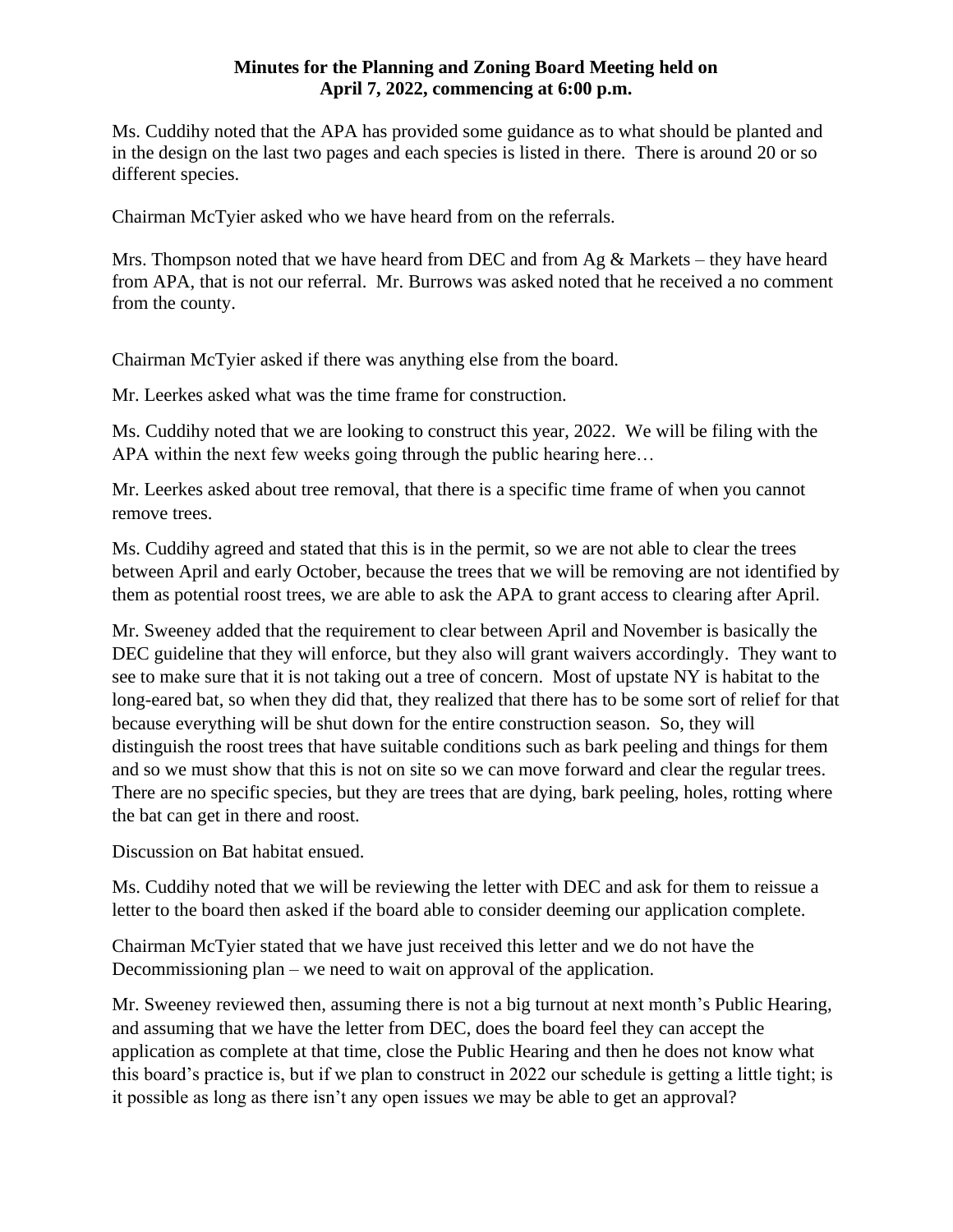Chairman McTyier stated that it depends on what comes out of the Public Hearing, but we can make the decision that night.

# Other Business

Mr. Burrows went over the recommendations for the Bond for ELP Ticonderoga Solar, LLC – 139.4-1-1 (Doering) and 139.4-1-2 (Rafferty) .

East Light Partners

| Total Estimated cost for decommissioning         | 339,732.93   |
|--------------------------------------------------|--------------|
| Total estimated recycling allowance              | (84, 933.23) |
| Total cost                                       | 254,799.70   |
| Inflation factor @ 2% over 20 years = $1.46$     | 117,207.86   |
| Total                                            | 372,007.56   |
| Decommissioning reserve per Local Law #2 of 2019 | 29301.96     |
| Total decommissioning bond                       | 465,009.45   |

These totals average 2.3 cents per watt (20,000,000 watts /465,009.45)

Chairman McTyier reviewed stating that our consultants have given their recommendations, Mr. Burrows has gone over his findings and ELP has agreed.

**Resolution #28-2022** brought by Walt Lender, seconded by Ben Leerkes to accept the findings presented by Zoning Officer Burrows (see above) and agreed upon by Jamie Fordyce from ELP Ticonderoga Solar, LLC – 139.4-1-1 (Doering) and 139.4-1-2 (Rafferty) for a total Decommissioning Bond of \$465,009.45. **4 – Ayes, 0 – Nays. Carried.** 

**Resolution #29-2022** brought by Ben Leerkes, seconded by Walt Lender to approve the Special Use Permit for Jamie Fordyce from ELP Ticonderoga Solar, LLC – 139.4-1-1 (Doering) and 139.4-1-2 (Rafferty). **4 – Ayes, 0 – Nays. Carried.**

Brief discussion was held on the succession of order for Special Use and Site Plan approvals.

Mr. Burrows explained that the board can now review SolarPark Energy, LLC (tax map #139.15-  $3-5.110 \& 135.4-1-20.000$  – Huestis Farm. He has not heard back regarding his breakdown of that plan which is as follows;

Solar Park 17

| Estimated first year decommission         | 118,292.25 |
|-------------------------------------------|------------|
| Estimated salvage/resale value            | (0)        |
| Estimated total cost                      | 118,292.25 |
| Inflation escalator $@$ 2% over 30 years  | 94,633.80  |
| Total estimated decommissioning @ year 25 | 212,926.05 |